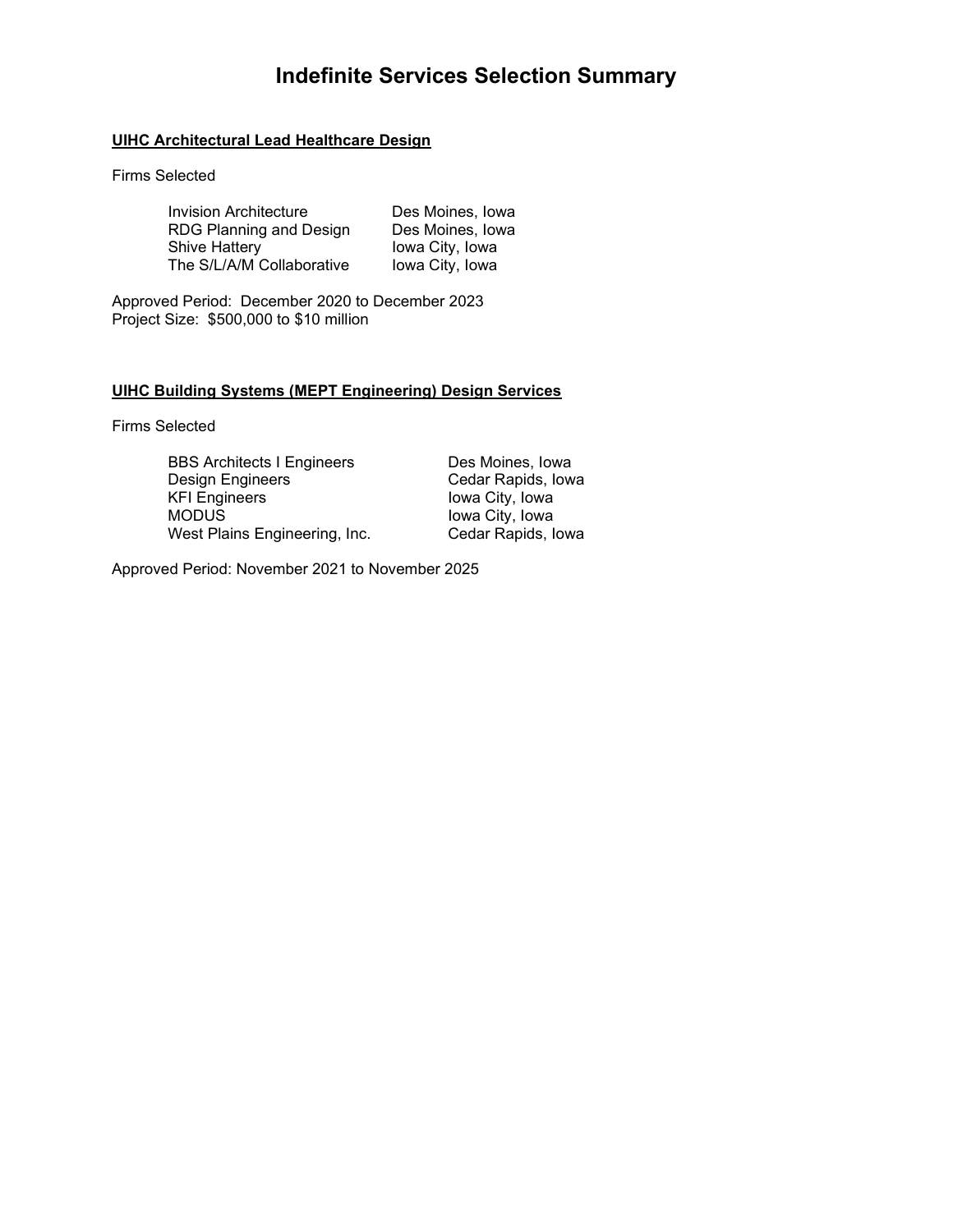# **Architectural General (College / Departmental/ Office / Learning Spaces) Design Services**

Firms Selected

| <b>BNIM</b>                  | Des Moines, Iowa |
|------------------------------|------------------|
| <b>CMBA Architects</b>       | Des Moines, Iowa |
| <b>INVISION Architecture</b> | Des Moines, Iowa |
| Legat Architects             | Iowa City, Iowa  |
| Neumann Monson               | Iowa City, Iowa  |
| <b>OPN Architects</b>        | Iowa City, Iowa  |
| RDG Planning & Design        | Des Moines, Iowa |
| The S/L/A/M Collaborative    | lowa City, Iowa  |

Approved Period: July 2021 to July 2025

## **Architectural Laboratory Design Services**

Firms Selected

| The S/L/A/M Collaborative    | Iowa City, Iowa  |
|------------------------------|------------------|
| <b>BNIM</b>                  | Des Moines, Iowa |
| <b>DLR Group</b>             | Des Moines, Iowa |
| RDG Planning & Design        | Des Moines, Iowa |
| <b>INVISION Architecture</b> | Des Moines, Iowa |

Approved Period: July 2021 to July 2025

#### **Architectural Maintenance (Building Envelope) Design Services**

Firms Selected

| <b>BNIM</b>                  |
|------------------------------|
| <b>INVISION Architecture</b> |
| Legat Architects             |
| Schemmer                     |
| Shive-Hattery, Inc.          |

Des Moines, Iowa Des Moines, Iowa Iowa City, Iowa Des Moines, Iowa Iowa City, Iowa

Approved Period: July 2021 to July 2025

## **Building Systems (MEPT Engineering) Design Services**

Firms Selected

BBS Architects I Engineers Des Moines, Iowa<br>Design Engineers Cedar Rapids, Iow Design Engineers<br>
KFI Engineers<br>
KFI Engineers<br>
Cedar Rapids, Iowa<br>
City, Iowa PRVN Consultants, Inc.

Iowa City, Iowa<br>North Liberty, Iowa

Approved Period: July 2021 to July 2025